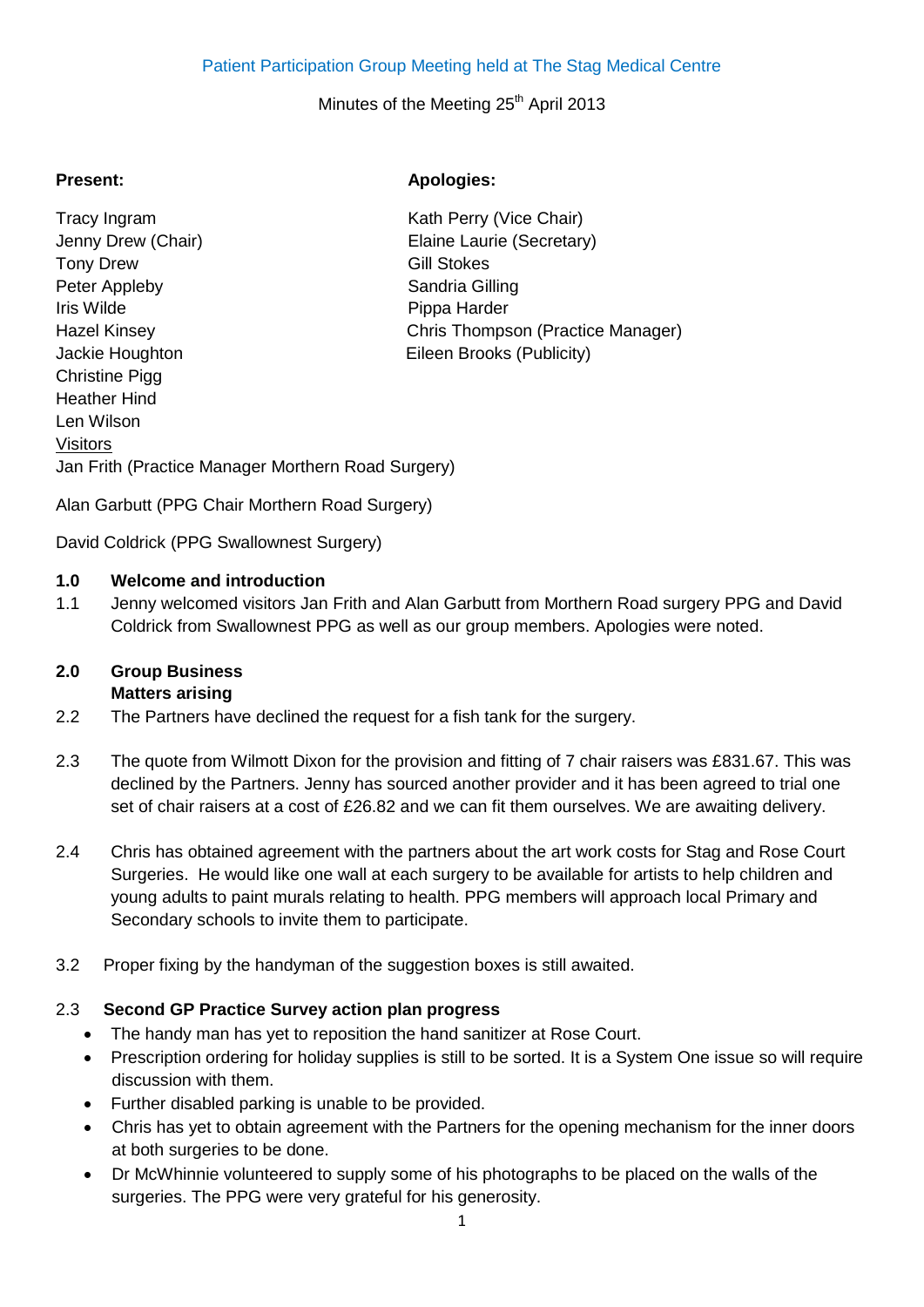8.0 The new GP partner Dr Sally Barnes has joined the practice on the 18th February and is specializing in baby clinic work. This should read 'The new GP partner **Dr Sally Bell** has joined the practice on the 18th February and is specializing in baby clinic work

# **3.0 Publicity Jenny Drew on behalf of Eileen Brookes**

- The Spring/Summer Newsletter draft was presented.
- The group agreed the content and that it should be ready for publication in May.

# **4.0 Carer's Corner Developments**

 Pippa Harder, Heather Hind and Jackie Houghton agreed to be responsible for setting up Carer's Corner at both surgeries. Heather suggested that the Carer's Corner ought to be somewhere where patients could meet up and support each other in relation to resources and sign posting to the Town centre Carer's Corner to register for specific help and assistance for example benefits. Pippa was in favour of supporting patients who care for someone with mental health issues who needed support but wanted to remain at their local surgery where they could be guided and supported by people they know as opposed to having to go outside their own surgery to centres and strangers unknown to them. PPG members fully agreed with these ideas and suggested we help people with support for caring for people living with Dementia and mobility problems. It was decided we should publicise Carer's Corner in the following ways:

- PPG Website
- PPG Notice board
- PPG Facebook
- On the prescription header
- Produce a 'Flyer'

Jenny stated a Flyer' would be designed and a notice would be placed on the notice board. She also stated the next patient survey should be to identify carers in the Practice and for a Practice Register be drawn up.

The group supported this suggestion and Tracy Ingram; Assistant Practice Manager agreed this would add to the Register already in place. Everyone agreed there are likely to be more patients who really don't identify themselves as carers.

Heather, Jackie and Pippa were going to Carer's Corner in the town centre on Wednesday1st May to a drop in session to find out how it is run. They will report back to the group at the next meeting. Jenny had previously met with Chris Thompson, Practice manager to identify where the Carer's Corner would be at the Stag surgery and has yet to identify where it would be at Rose Court. The three of them agreed to take on discussions directly with Chris as to the on-going developments, placing of notice boards, necessary signage and sighting of furniture for resources.

# **4.1 Dementia UK and Admiral Nurses – Len Wilson**

 Len Wilson and David Coldrick have done a lot of fact finding work for the Rotary Club of Rotherham in respect of the provision of Dementia care and support of Admiral Nurses who work in the community.

- o Len has contacted a wide range of people and organisations and established that the work of an Admiral Nurse would complement the work already being implemented in Rotherham.
- o The chair of Rotherham, Doncaster and South Humberside NHS Trust (RDaSH) is looking at the possibility of integrating Admiral Nurses into RDaSH.
- o Len is contacting Ted McGuiness, the pioneer for Admiral Nurses through Dementia UK; Ted gives advice on how to create this service. From what he has learned Len says it needs £40,000 to 'prime start' an Admiral Nurse. There is a possibility that this could be provided the through the St John's Hospice Charitable Fund.